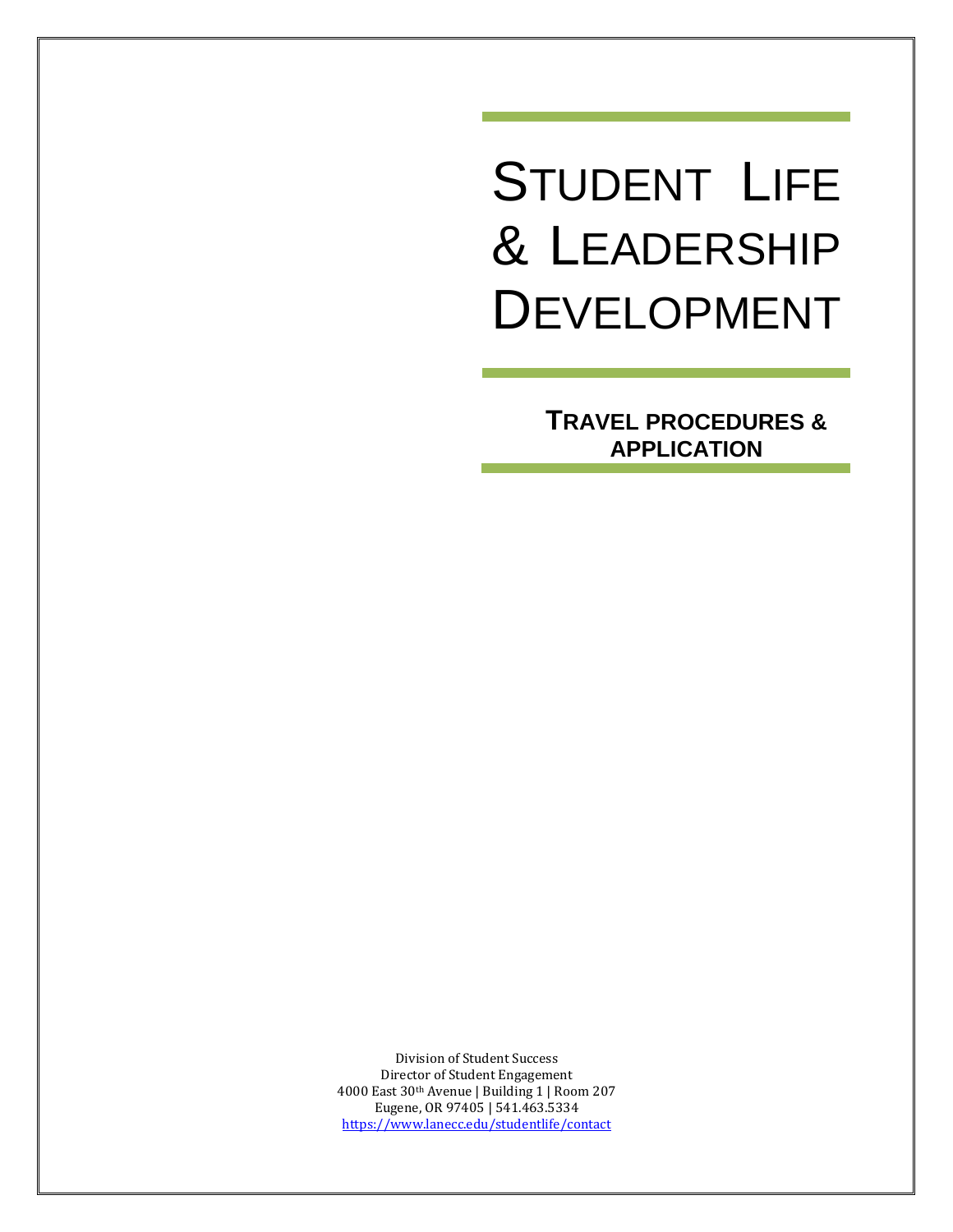

## **Student Travel Procedures**

Student Travel is available to registered students and recognized student organizations. Through an application process, students and organizations can receive funds to supplement the out-of-pocket costs of traveling to professional development conferences/events.

# **Definition of a Trip**

Lane Community College student organization travel procedures apply to travel sponsored by the college for students and recognized organizations. Specifically, these procedures are required when representing the college located at 4000 East 30th Ave. Eugene, Oregon 97405, and is deemed a high-risk activity, and any of the following circumstances apply:

- The event is funded in any part by Lane Community College, or
- The activity or event is sponsored by a recognized student organization, or
- The travel is undertaken under the scope, direction or election of a recognized student organization, or their representatives.
- **NOTE:** Travel involving the use of personal motor vehicles requires the completion of personal vehicle use forms for the students and faculty/staff members driving.

## **Travel Approval Process and Risk Assessment**

The following are general guidelines to be considered when proposing a trip (definition above). No student travel will be deemed approved or connected to Lane Community College, and no college funds may be used or reimbursed without going through the appropriate approval process.

Trip leaders who do not follow this approval process will expose themselves to personal legal liability for any harm that may result. Furthermore, failure to adhere to this process will render the trip proposer or leader ineligible for the institutional defense and indemnification against personal legal liability available to employees.

Please note that higher levels of risk and greater travel distances will take longer to flow through the approval process. Those planning a trip will need to build enough time into their planning to ensure sufficient processing time.

# **Designated Trip Approvers**

For **recognized student organization and Student Government Association** travel: Director of Student Engagement. In the place of the Director of Student Engagement will be the Dean of Student Success.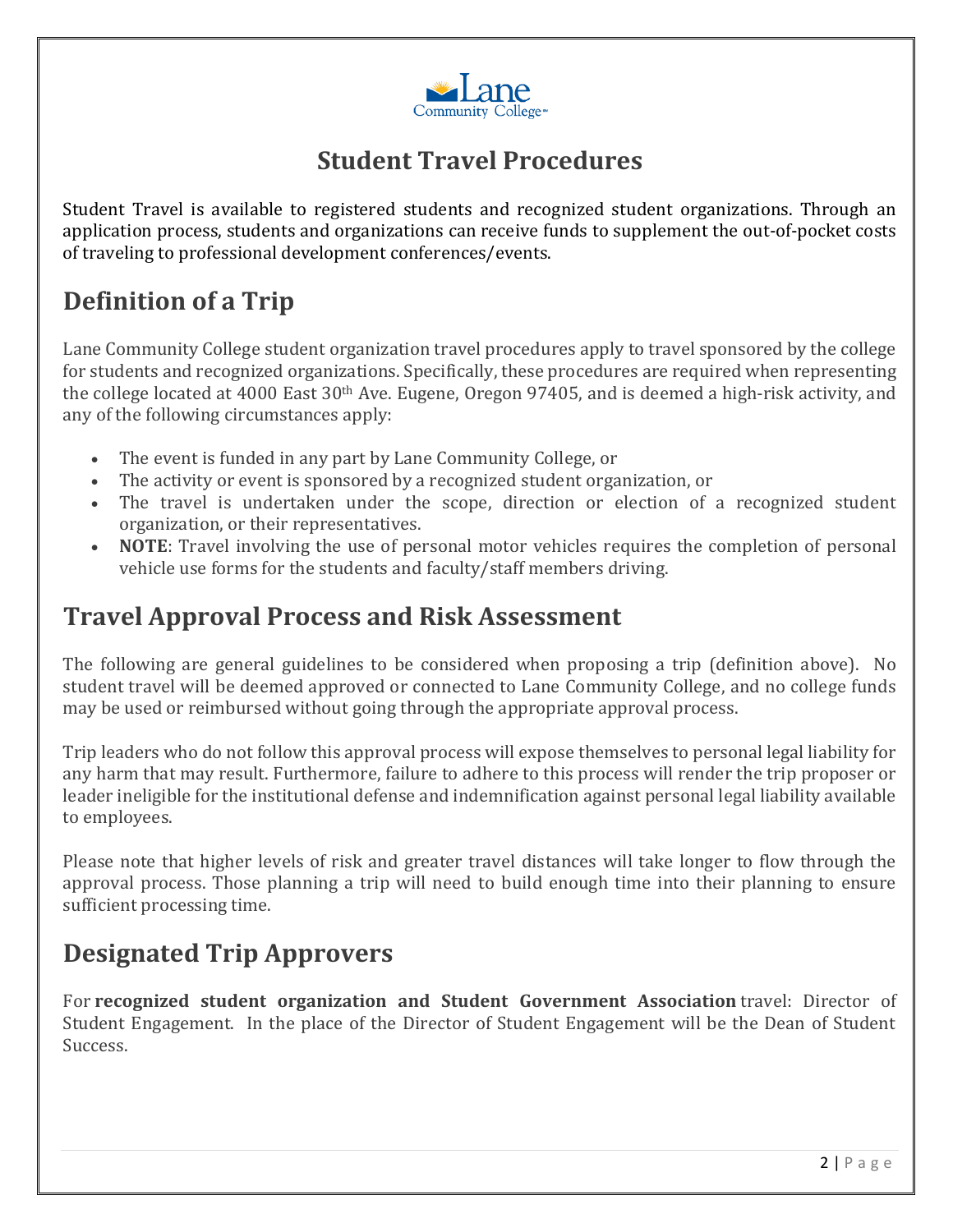# **Student Travel Eligibility**

For information about the student travel planning process, please review this information. To help in the gathering of the information required to propose a trip, please print see supporting document.

To officially begin the process of proposing a trip/student travel, the trip proposer or his/her designee must complete the Student Travel Pre-Approval Form. The completion of the forms to the trip approver (Director of Student Engagement) and a copy sent to the trip proposer. The information requested within the form is designed to make the trip approver aware of the upcoming trip by providing some specifics about the event. Additional information is required before final approval can be given. This information is gathered with the forms listed below.

# **Definitions**

- 1. The term "student" means all persons who are registered for classes or otherwise entered into any other contractual relationship with Lane Community College to take instruction. This includes, but is not limited to all individuals taking classes in person or through distance learning whether on a part-time or full- time basis.
- 2. The term "recognized student organization" means any student organization whose registration has been approved by the Office of the Director of Student Engagement.
- 3. The term "organized event" means an activity initiated or arranged by an LCC employee or recognized student organization and that is approved by the Director of Student Engagement
- 4. The term "sponsored event" means an activity endorsed by LCC through financial support or by sending students to participate as official representatives of Lane Community College
- 5. The term "domestic travel" means any trip or travel within any of the 50 states of the United States, the District of Columbia, as well as U.S. Territories and possessions and Puerto Rico.
- 6. The term "international travel" means any trip or travel outside of the 50 states of the United States, the District of Columbia, as well as U.S. Territories and possessions and Puerto Rico.
- 7. The term "overnight stay" means any trip where participants stay in accommodations that are not owned/operated by Lane Community College.
- 8. The term(s) "apply" and "applied/applying" refer(s) to the electronic submission of the required information, which will be accessible to appropriate institutional representatives.

# **Requirements/Eligibility**

To be eligible for travel students must meet the following criteria:

- Must be a currently enrolled student registered at Lane Community College with a minimum of 6 credits.
- GPA of 2.0 or higher.
- Must be a student activity fee paying student.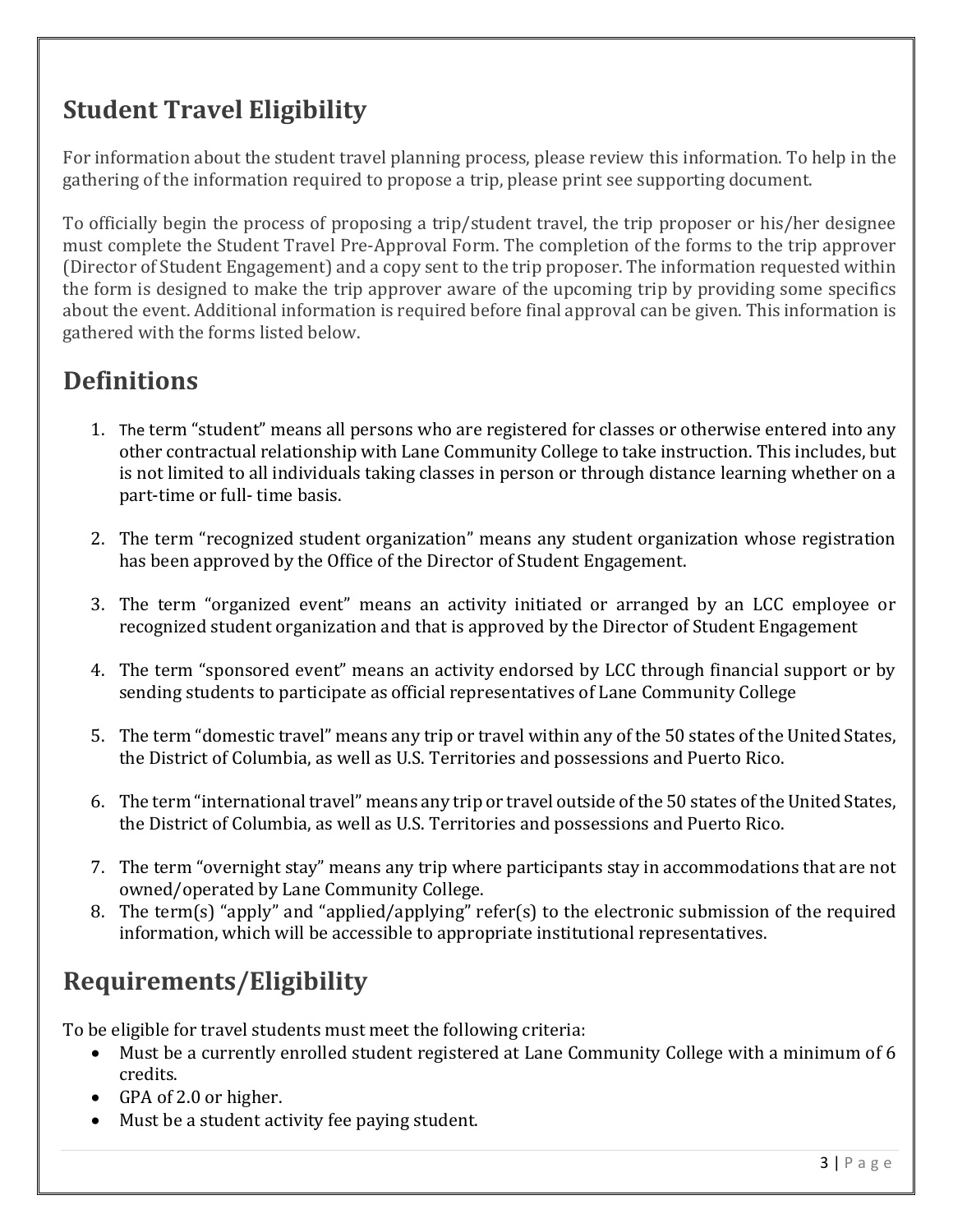• Travel must take place in the same term.

Travel must be consistent with the mission of Lane Community College, as well as the mission and goals of the sponsoring department or recognized student organization.

Travel must be registered with the Office of the Director of Student Engagement at least fourteen (14) business days before departure.

Students must comply with standards outlined in the Lane Community College Code of Student Conduct and other LCC policies and procedures, as well as all applicable laws.

All travel methods must comply with LCC policies and procedures concerning vehicle use and Driver Approval as outlined in COPPS.

**Travelers must complete the Liability Release Waiver and Travel Application,** when applicable, as defined on the COPPS website along with any other LCC or divisional requirements before departure. Faculty and staff as well as students acting in their official capacity as institutional employees shall not share overnight accommodations with student participants while traveling.

Faculty and staff as well as students are acting in their official capacity as LCC employees are strongly discouraged from consuming alcohol while traveling with student participants.

## **Funded Travel**

If requesting funding from Student Government of Council of Club, Student Groups or Organization **MUST** provide the following in budget form with additional supporting documentation: Proof of estimated trip cost:

- Airfare
- Rental Car/Van
- Round Trip mapped Mileage if driving own car
- Hotel
- Registration
- Incidentals: Gas, Parking, Tolls, Misc, etc.,

#### **Required Forms**

Below are documents/forms that are frequently necessary for student travel. Please read the description of each form (shown in the parentheses). Please complete all forms you believe are required for your trip and submit them to the trip approver (Director of Student Engagement). If forms are missing or incomplete, final approval for the trip cannot be given.

- 1. Travel Application
- 2. Release of Liability
- 3. Proof of Conference/Activity or Event
- 4. Student Travel Budget
- 5. A list of group members traveling with each traveler's name, L number, Lane Community College email, phone number, address, primary campus location.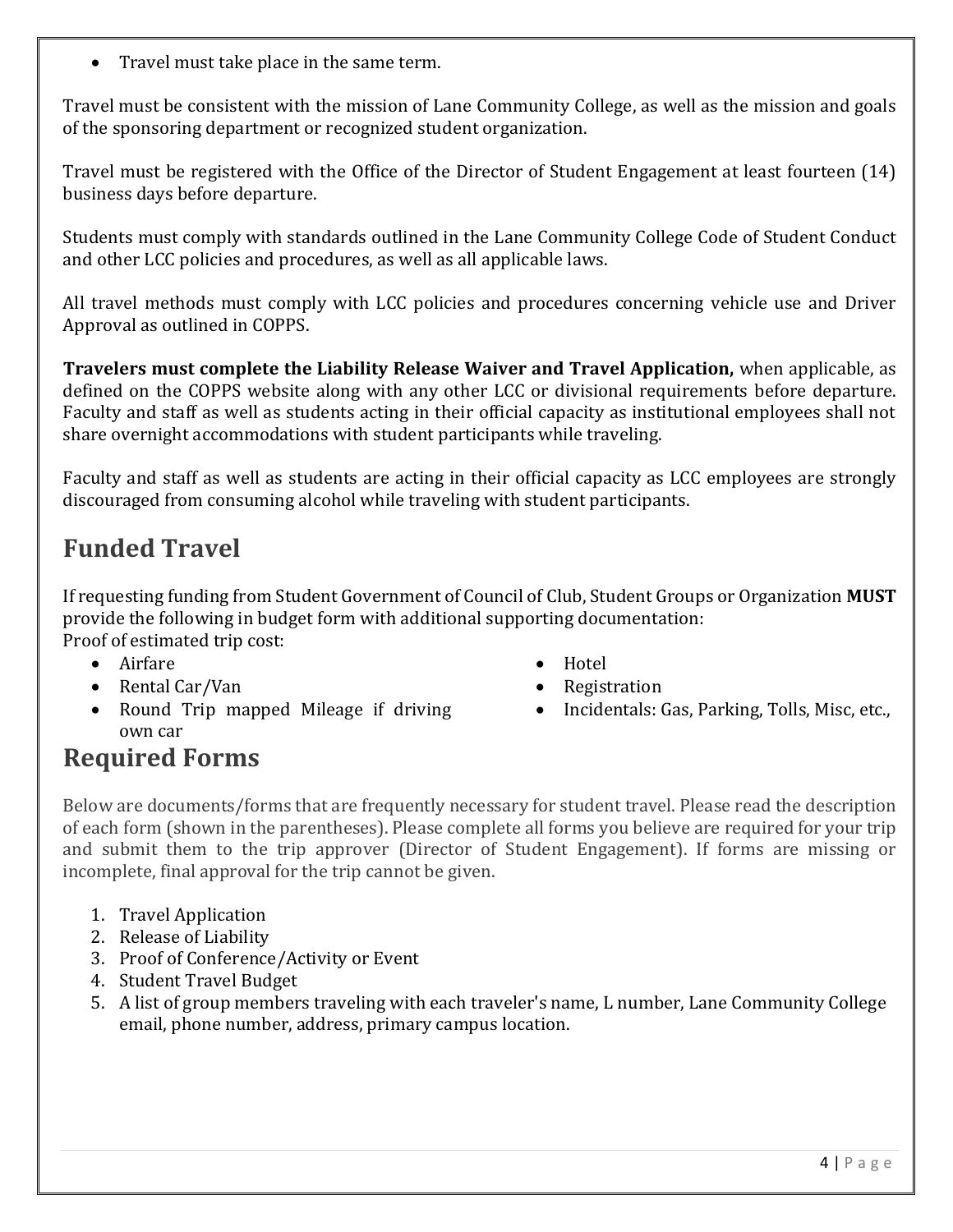## **Steps for Reimbursement**

In the event a student must pay for any portion of travel on Lane Community College business student should complete a request for travel reimbursement within ten (10) business days of completion of travel. Eligible travel reimbursements must follow LCC guidelines. Claim for Reimbursement must include the following:

- Travel Expense Justification Form.
- Proof of Conference/Activity/or Event attendance.
- Name badge or Conference Agenda or Program.

The following documentation is required as applicable:

- id registration receipts
- Paid airline tickets showing your itinerary
- Boarding passes if you are requesting airline ticket reimbursement
- Car rental receipts
- Gas receipts if you used a rental car cannot be prepaid receipts
- Tolls receipts if you used a rental car or your vehicle
- Map showing point of origin to the destination must be provided if requesting to be reimbursed for mileage if you used your vehicle
- Itemized Hotel bill
- Taxi/Train/Bus receipts
- For international Travelers, proof of institution-approved
- international health and travel insurance purchase.

If proper reimbursement paperwork is not turned in within the ten (10) business day timeframe to the Director of Engagement, travel expenses will not be reimbursed. A student can only seek reimbursement for expenses authorized by the Student Travel Procedures.

# **Compliance**

Violations of these procedures will subject the student and student organization to institution sanctions through the Student Code of Conduct by the Director of Student Engagement. Should any improper student conduct occur during the travel period, the student and student organization will be immediately referred to the Director of Student Engagement to take appropriate action? Failure to comply with the Student Travel Procedures may result in the following:

- Referral to the Director of Student Engagement.
- Charges placed on the Student's Account corresponding to any fees not authorized by Lane Community College.
- Freezing of a Registered Student Organization account.
- Removal of these holds will occur after the appropriate travel documents are complete and travelers have abided by the above-listed procedures.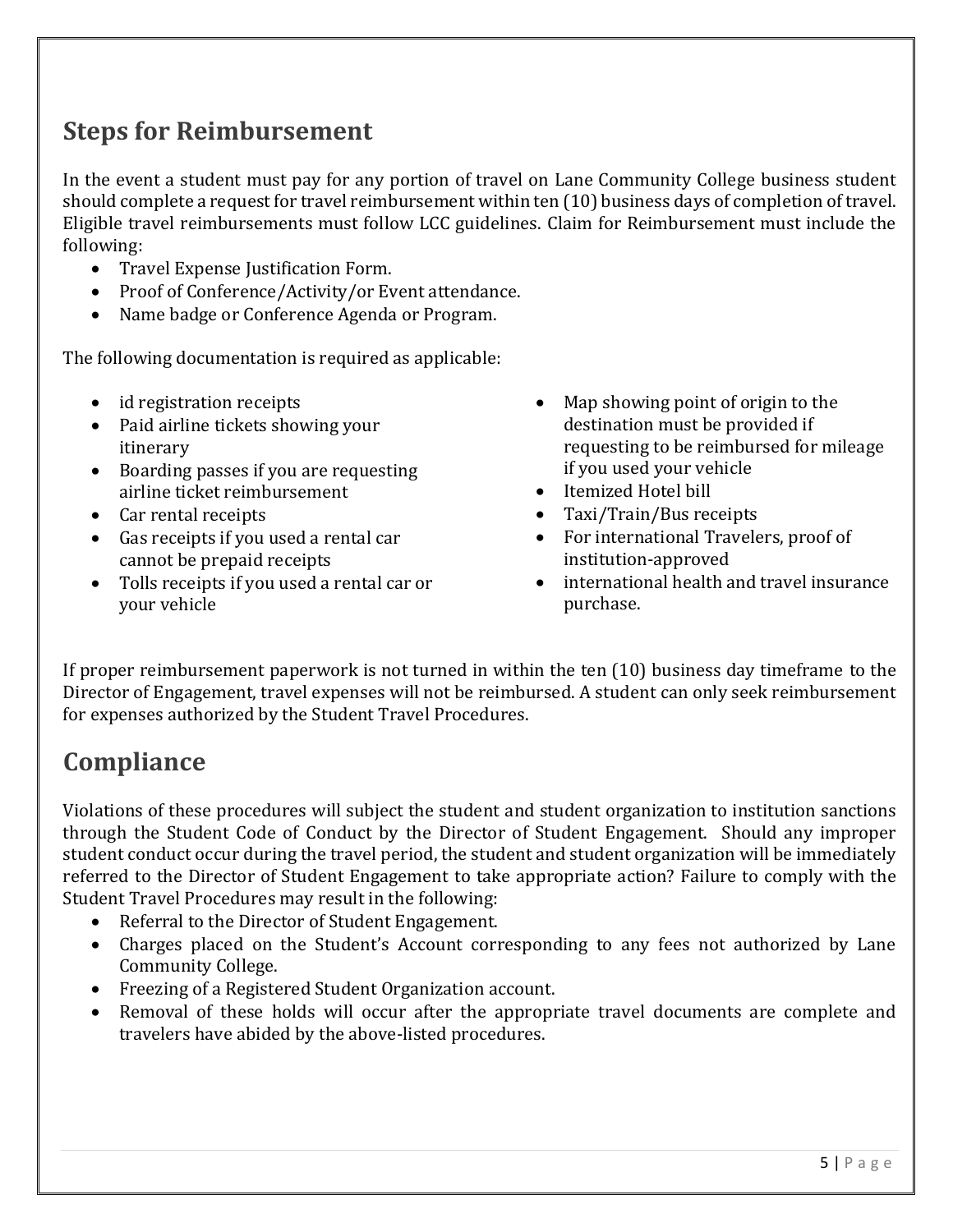#### **Associated Students of Lane Community College Travel Application**

ASLCC Transparency and Accountability ~ Leadership Development

*Please consult the Director of Student Engagement for additional requirements.*

#### **Behavior and Decorum**

| Individual students who apply and agree to attend a sponsored travel opportunity and later back<br>out after the registration or tickets have been purchased will be charged the cost of the non-<br>The advanced registration of subsequent terms will be affected by past due accounts. Initials __<br>The use or possession of illegal substances and alcohol is forbidden on Student Fee-funded trips.<br>Initials<br>Using federal or state money (Student activity fee money comes from all types of tuition payment<br>types, including financial aid; loan and grant) money to purchase liquor is against the law; alcohol<br>is not allowed on ASLCC funded trips - consequences for violations are severe. Initials _<br>The code of conduct at Lane Community College applies to all ASLCC funded excursions. The<br>disciplinary process is conducted at the discretion of the deans.<br>Discrimination WILL BE confronted, as will any behavior that is deemed inappropriate. |
|--------------------------------------------------------------------------------------------------------------------------------------------------------------------------------------------------------------------------------------------------------------------------------------------------------------------------------------------------------------------------------------------------------------------------------------------------------------------------------------------------------------------------------------------------------------------------------------------------------------------------------------------------------------------------------------------------------------------------------------------------------------------------------------------------------------------------------------------------------------------------------------------------------------------------------------------------------------------------------------------|
| <b>Expectations &amp; Consequences</b>                                                                                                                                                                                                                                                                                                                                                                                                                                                                                                                                                                                                                                                                                                                                                                                                                                                                                                                                                     |
| On ASLCC Sponsored trips, you will be expected to attend & fully participate in all sponsored<br>seminars, meals, ceremonies, celebrations, workshops, and meetings. Do you agree to participate<br>fully?<br>Failure to comply with the conditions on this form may result in a restriction from funded student<br>travel.                                                                                                                                                                                                                                                                                                                                                                                                                                                                                                                                                                                                                                                                |
| Record and Remit Receipts http://www.gsa.gov/portal/category/21287 (destination Zip)                                                                                                                                                                                                                                                                                                                                                                                                                                                                                                                                                                                                                                                                                                                                                                                                                                                                                                       |
| □ 'Per Diem' is for meals, snacks, non-alcoholic beverages, baggage fees, taxi fares, mass transit<br>(with receipt), etc. Save receipts and return them to Student Life - you will be required to repay<br>non-documented expenses.<br>All receipts are due to the person who dispensed the cash within three days of your return. Copy<br>and staple the receipts to your expense report.                                                                                                                                                                                                                                                                                                                                                                                                                                                                                                                                                                                                |
| on                                                                                                                                                                                                                                                                                                                                                                                                                                                                                                                                                                                                                                                                                                                                                                                                                                                                                                                                                                                         |
| <b>Motor Pool Vehicles</b>                                                                                                                                                                                                                                                                                                                                                                                                                                                                                                                                                                                                                                                                                                                                                                                                                                                                                                                                                                 |
| <b>The Audient Corporation of the community delivery of the contract of the United States</b>                                                                                                                                                                                                                                                                                                                                                                                                                                                                                                                                                                                                                                                                                                                                                                                                                                                                                              |

□ Only Lane Approved drivers may drive motor pool vehicles. Initials

□ Only Lane Students are allowed to be in LCC Motor Pool vehicles. The insurance only covers Lane Students.

◯ OUS Motor Pool regulations cover Oregon Community College & University students.

 $\Box$  Speeding Tickets are your financial responsibility, as are any parking violations received while you have the vehicle checked out from Motor Pool. Tickets will be charged to your student account. Initials

 $\Box$  Smoking is prohibited in LCC and OUS Motor Pool vehicles and most Oregon Hotels. Initials

*Printed Name of Advisor Phone Extension Signature of Advisor Date*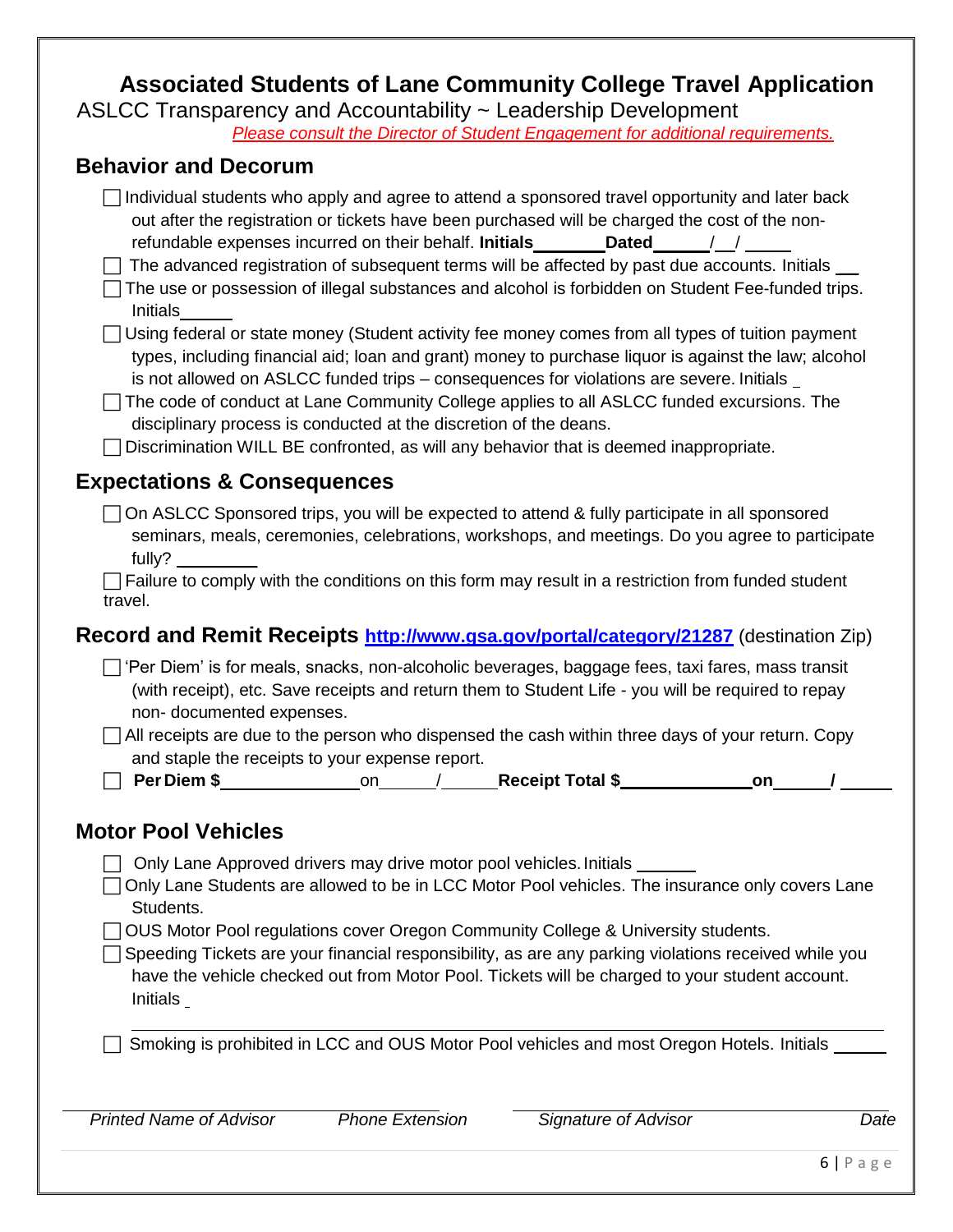# **ASLCC Travel Application Form**

| Registration Fee: \$______per person_____-day Conference/Convention/Seminar or Board - Meeting/Retreat                                                                                                                         |                                                                           |  |               |  |
|--------------------------------------------------------------------------------------------------------------------------------------------------------------------------------------------------------------------------------|---------------------------------------------------------------------------|--|---------------|--|
| Are<br>any                                                                                                                                                                                                                     | meals<br>provided?                                                        |  | (specify)     |  |
| Official Event Hotel: 1998 Contract Contract Contract Contract Contract Contract Contract Contract Contract Contract Contract Contract Contract Contract Contract Contract Contract Contract Contract Contract Contract Contra |                                                                           |  | Parking<br>\$ |  |
| Special Needs: Contract of the Contract of the Contract of The Contract of The Contract of The Contract of The Contract of The Contract of The Contract of The Contract of The Contract of The Contract of The Contract of The |                                                                           |  |               |  |
| Hotel: \$___ per night for single/ (pro-rate) double/triple/quad occupancy (circle) room for_nights                                                                                                                            |                                                                           |  |               |  |
| Transportation Mode(s): □ Motor Pool (Oregon Driver #) <b>authorization</b> Model Context                                                                                                                                      |                                                                           |  |               |  |
|                                                                                                                                                                                                                                | Passenger in LCC Provided Motor Pool or Chartered Vehicle Driven by _____ |  |               |  |
|                                                                                                                                                                                                                                |                                                                           |  |               |  |
|                                                                                                                                                                                                                                | Request Roundtrip Airfare from, Oregon to                                 |  |               |  |
|                                                                                                                                                                                                                                |                                                                           |  |               |  |
|                                                                                                                                                                                                                                | Print name, cell phone number, and the relationship to the student        |  |               |  |
|                                                                                                                                                                                                                                |                                                                           |  |               |  |

#### *I, the undersigned, am an 'Associated Students of Lane Community College' ASLCC fee-paying Student. I agree to behave myself while on the above-described leadership trip. I am an adult and responsible for my actions. I will not behave in any way that will reflect badly upon my club, my campus, or my self. I agree to comply with the student code of conduct for ASLCC travel.*

All ASLCC Senate members, student club or organization members, and at–large students attending ASLCC or ASLCC Council of Clubs sponsored travel to trainings, conferences, or other events must complete and sign a travel agreement. Students who agree to attend an ASLCC or ASLCC Council of Clubs sponsored event for which registration, hotel, and travel expenses have been arranged, and fail to attend after such expenses have been incurred may be charged up to the full amount of such costs. Only students who are **currently enrolled in graded credit classes [6+ credits] on the main campus**, and who meet eligibility requirements for participation [**Minimum Cumulative GPA of 2.0**], may be included in student travel.

| <b>Printed Name of Student</b> | Club & Position        | <b>Signature of Student</b> | Date       |
|--------------------------------|------------------------|-----------------------------|------------|
| <b>Printed Name of Advisor</b> | <b>Phone Extension</b> | Signature of Advisor        | Date       |
|                                |                        |                             | $7$   Page |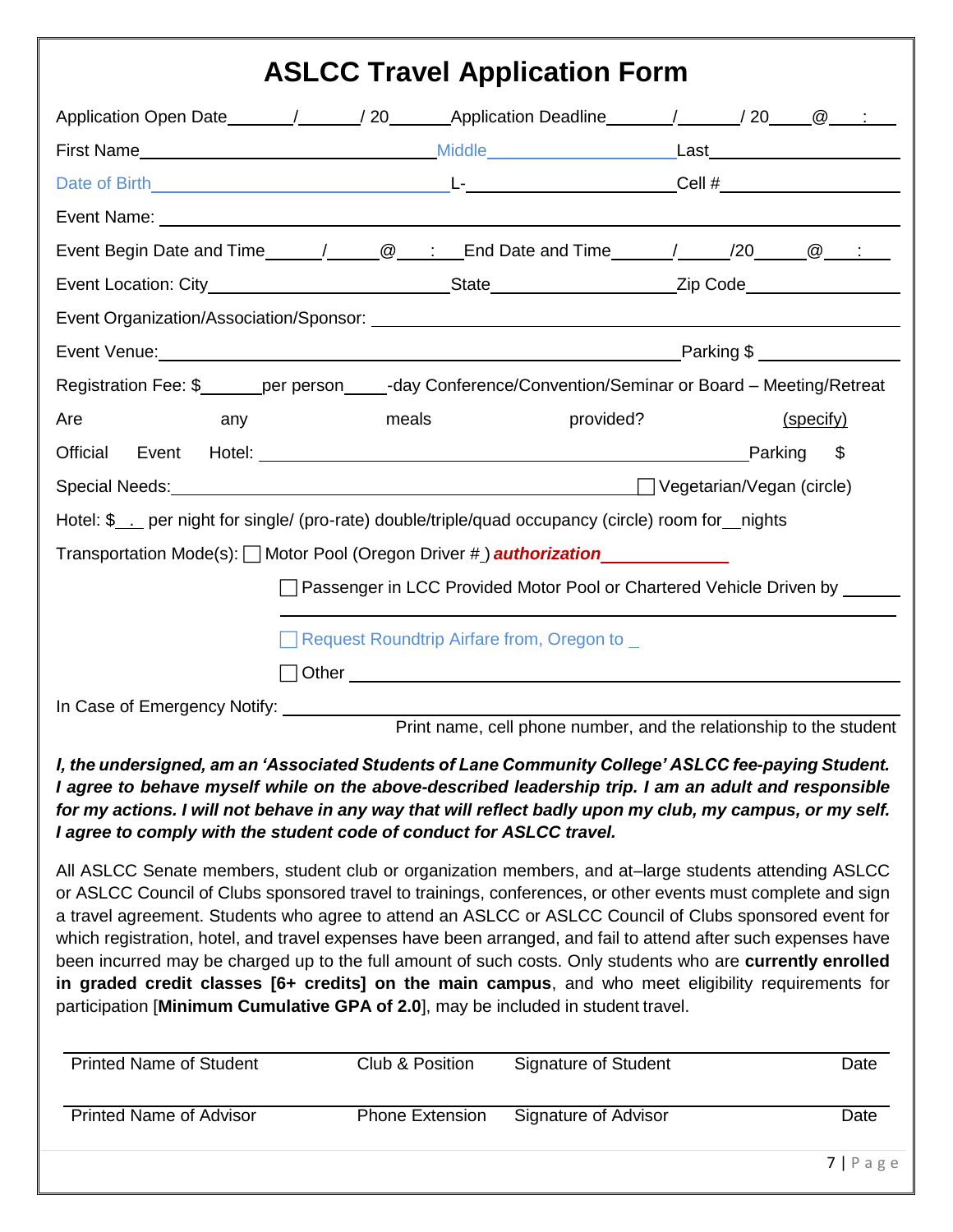|  | Student Fees Paid? _____Currently enrolled in________graded credits in fall / winter / spring /summer                                                                                                                       |  |  |
|--|-----------------------------------------------------------------------------------------------------------------------------------------------------------------------------------------------------------------------------|--|--|
|  | ASLCC Position/Group Affiliation: Management Control of ASLCC Position/Group Affiliation:                                                                                                                                   |  |  |
|  | What do you hope to gain by attending the event described in this form? ___________________________<br><u> 1989 - Andrea Santa Alemania, amerikana amerikana amerikana amerikana amerikana amerikana amerikana amerikan</u> |  |  |
|  | <u> 1989 - Jan Samuel Barbara, margaret amerikan basar dan berasal dalam berasal dalam berasal dalam berasal dala</u><br>How will you use the knowledge you receive at this leadership training opportunity? ______________ |  |  |
|  | ,我们也不会有什么。""我们的人,我们也不会有什么?""我们的人,我们也不会有什么?""我们的人,我们的人,我们也不会有什么?""我们的人,我们的人,我们的人,我                                                                                                                                           |  |  |
|  | Describe how you will use the skills from this and other training opportunities to develop and deliver<br>workshops, create projects, and bring positive change to Lane CC Students.                                        |  |  |
|  | ,我们也不能在这里的时候,我们也不能在这里的时候,我们也不能在这里的时候,我们也不能会不能会不能会不能会不能会不能会不能会。<br>第2012章 我们的时候,我们的时候,我们的时候,我们的时候,我们的时候,我们的时候,我们的时候,我们的时候,我们的时候,我们的时候,我们的时候,我们的时候,我                                                                          |  |  |
|  | <u> 1989 - Andrea Santa Alemania, amerikana amerikana amerikana amerikana amerikana amerikana amerikana amerikan</u>                                                                                                        |  |  |
|  |                                                                                                                                                                                                                             |  |  |
|  | <u> 1989 - Andrea Santa Alemania, amerikana amerikana amerikana amerikana amerikana amerikana amerikana amerikan</u>                                                                                                        |  |  |
|  |                                                                                                                                                                                                                             |  |  |
|  |                                                                                                                                                                                                                             |  |  |
|  |                                                                                                                                                                                                                             |  |  |
|  |                                                                                                                                                                                                                             |  |  |
|  |                                                                                                                                                                                                                             |  |  |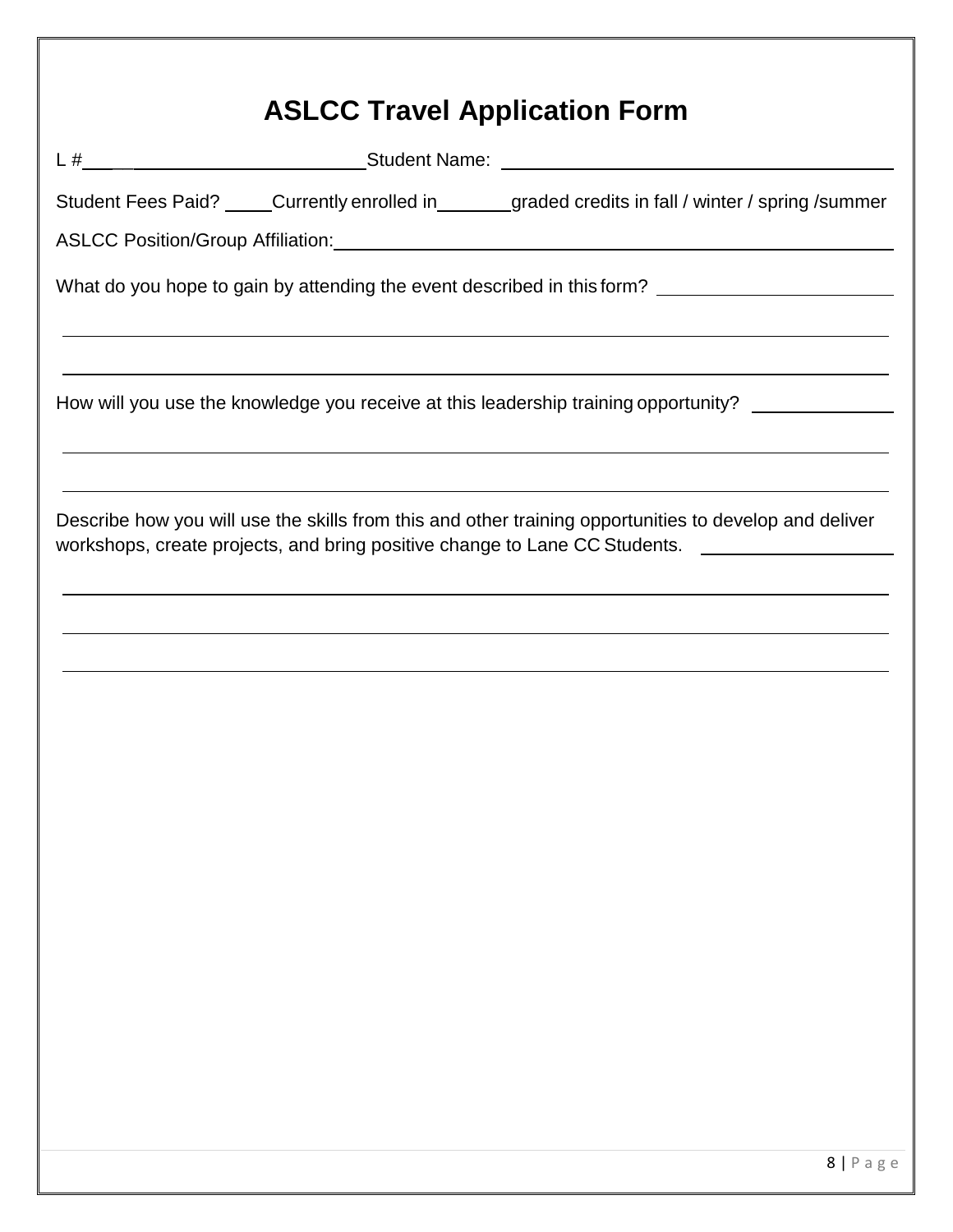#### - STUDENT FORM - WAIVER OF LIABILITY STUDENT TRAVEL

READ THIS DOCUMENT COMPLETELY BEFORE SIGNING. ITS EFFECT IS TO RELEASE LANE COMMUNITY COLLEGE FROM ANY LIABILITY RESULTING FROM YOUR PARTICIPATION IN THE ACTIVITIES DESCRIBED BELOW, AND TO WAIVE ALL CLAIMS FOR DAMAGES OR LOSSES AGAINST THE COLLEGE WHICH MAY ARISE FROM SUCH ACTIVITIES.

RELEASE FROM RESPONSIBILITY, ASSUMPTION OF RISK, AND WAIVER

| <b>Student's Full Name:</b><br>L Number<br>Date of Birth<br>$(Mo/Day/Yr)$ :<br><b>Address:</b> |              |       |  |
|------------------------------------------------------------------------------------------------|--------------|-------|--|
| Activity(ies):                                                                                 |              |       |  |
| Location of Activity(is):                                                                      |              |       |  |
|                                                                                                | <b>Start</b> | End   |  |
| Date of Activity(is):                                                                          | Date:        | Date: |  |

I, the undersigned participant, exercising my own free choice to participate voluntarily in the activities mentioned earlier, and promising to take due care during such participation, at this moment release and discharge, indemnify

and hold harmless \_\_\_\_\_\_\_\_\_\_\_\_\_\_\_\_\_\_\_\_\_\_\_\_\_\_\_\_\_\_\_\_\_\_\_\_\_ (college), and their members, officers, agents, employees, and any other persons or entities acting on their behalf, and the successors and assigns for any and all of the aforementioned persons and entities, against any and all claims, demands, and causes of action whatsoever, whether presently known or unknown, either in law or in equity, relating to injury, disability, death or other harm, to person or property or both, arising from my participation in and/or presence at the above listed activities.

I acknowledge that I have been informed of the nature of the activities and that I am aware of the hazards and risks which may be associated with my participation in the activities mentioned earlier, including the risks of bodily injury, death or damage to property which may occur from known or unknown causes. I understand, accept, and assume all such hazards and risks, and waive all claims against the State of Colorado, the State Board for Community Colleges and Occupational Education, and \_\_\_\_\_\_\_\_\_\_\_\_\_\_\_\_\_\_\_\_\_\_\_\_\_\_\_\_\_\_\_\_\_\_\_\_\_ (college), and other persons as set forth above. I understand that I am solely responsible for any costs arising out of any bodily injury or property damage sustained through my participation in normal or unusual acts associated with the activities mentioned earlier.

I have had sufficient time to review and seek an explanation of the provisions contained above, have carefully read them, understand them fully, and agree to be bound by them. After careful deliberation, I voluntarily give my consent and agree to this Release From Responsibility, Assumption of Risk, and Waiver.

<https://www.lanecc.edu/copps/documents/associated-students-lane-community-college-travel-agreements>